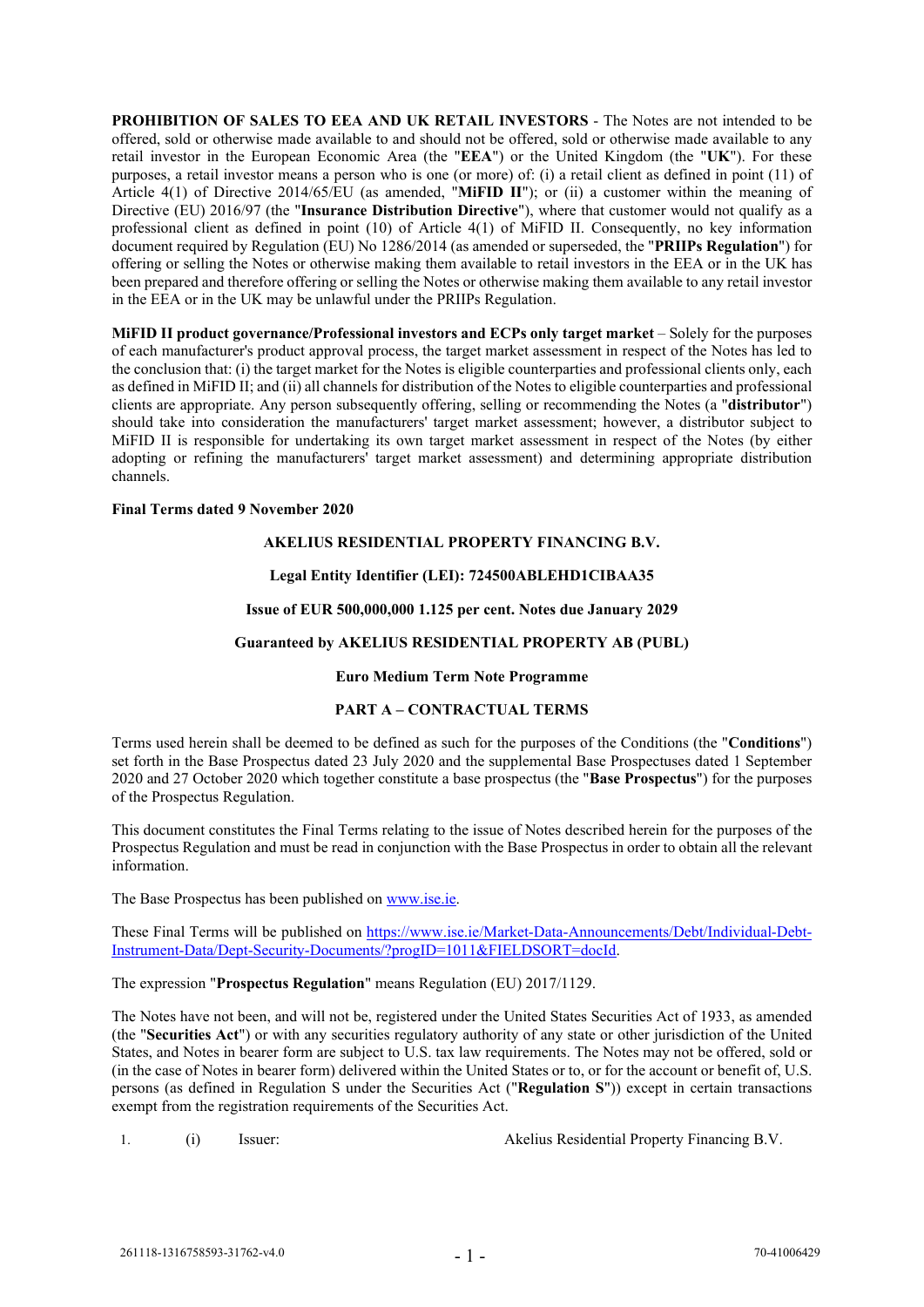|     | (ii)                          | Guarantor:                                                                                           | Akelius Residential Property AB (publ)                                                                                                                              |  |  |
|-----|-------------------------------|------------------------------------------------------------------------------------------------------|---------------------------------------------------------------------------------------------------------------------------------------------------------------------|--|--|
| 2.  | (i)                           | Series Number:                                                                                       | 10                                                                                                                                                                  |  |  |
|     | (ii)                          | Tranche Number:                                                                                      | 1                                                                                                                                                                   |  |  |
|     | (iii)                         | Date on which the Notes become<br>fungible:                                                          | Not Applicable                                                                                                                                                      |  |  |
| 3.  |                               | Specified Currency or Currencies:                                                                    | Euro ("EUR")                                                                                                                                                        |  |  |
| 4.  |                               | <b>Aggregate Nominal Amount:</b>                                                                     |                                                                                                                                                                     |  |  |
|     | (i)                           | Series:                                                                                              | EUR 500,000,000                                                                                                                                                     |  |  |
|     | (ii)                          | Tranche:                                                                                             | EUR 500,000,000                                                                                                                                                     |  |  |
| 5.  | <b>Issue Price:</b>           |                                                                                                      | 99.861 per cent. of the Aggregate Nominal<br>Amount                                                                                                                 |  |  |
| 6.  | (i)                           | Specified Denominations:                                                                             | EUR 100,000 and integral multiples of EUR<br>1,000 in excess thereof. No Notes in definitive<br>form will be issued with a denomination above<br>EUR 199,000.       |  |  |
|     | (ii)                          | <b>Calculation Amount:</b>                                                                           | <b>EUR 1,000</b>                                                                                                                                                    |  |  |
| 7.  | (i)                           | Issue Date:                                                                                          | 11 November 2020                                                                                                                                                    |  |  |
|     | (ii)                          | Interest Commencement Date:                                                                          | <b>Issue Date</b>                                                                                                                                                   |  |  |
| 8.  | Maturity Date:                |                                                                                                      | 11 January 2029                                                                                                                                                     |  |  |
| 9.  | <b>Interest Basis:</b><br>(i) |                                                                                                      | 1.125 per cent. per annum Fixed Rate                                                                                                                                |  |  |
|     |                               |                                                                                                      | (see paragraph 14 below)                                                                                                                                            |  |  |
|     | (ii)                          | Ratings Step Up/Step Down:                                                                           | Not Applicable                                                                                                                                                      |  |  |
| 10. |                               | Redemption/Payment Basis:                                                                            | Subject to any purchase and cancellation or<br>early redemption, the Notes will be redeemed<br>on the Maturity Date at 100.00 per cent. of their<br>nominal amount. |  |  |
| 11. |                               | Change of Interest Basis:                                                                            | Not Applicable                                                                                                                                                      |  |  |
| 12. | Put/Call Options:             |                                                                                                      | Change of Control Put Option                                                                                                                                        |  |  |
|     |                               |                                                                                                      | Issuer Call                                                                                                                                                         |  |  |
|     |                               |                                                                                                      | Clean-Up Call                                                                                                                                                       |  |  |
|     |                               |                                                                                                      | (See paragraph 17, 18 and 20 below)                                                                                                                                 |  |  |
| 13. | (i)                           | Status of the Notes:                                                                                 | Senior                                                                                                                                                              |  |  |
|     | (ii)                          | Status of the Guarantee:                                                                             | Senior                                                                                                                                                              |  |  |
|     | (iii)                         | Date of Board approval for issuance of<br>and<br>Guarantee respectively<br><b>Notes</b><br>obtained: | 5 November 2020 and 24 September 2020<br>respectively                                                                                                               |  |  |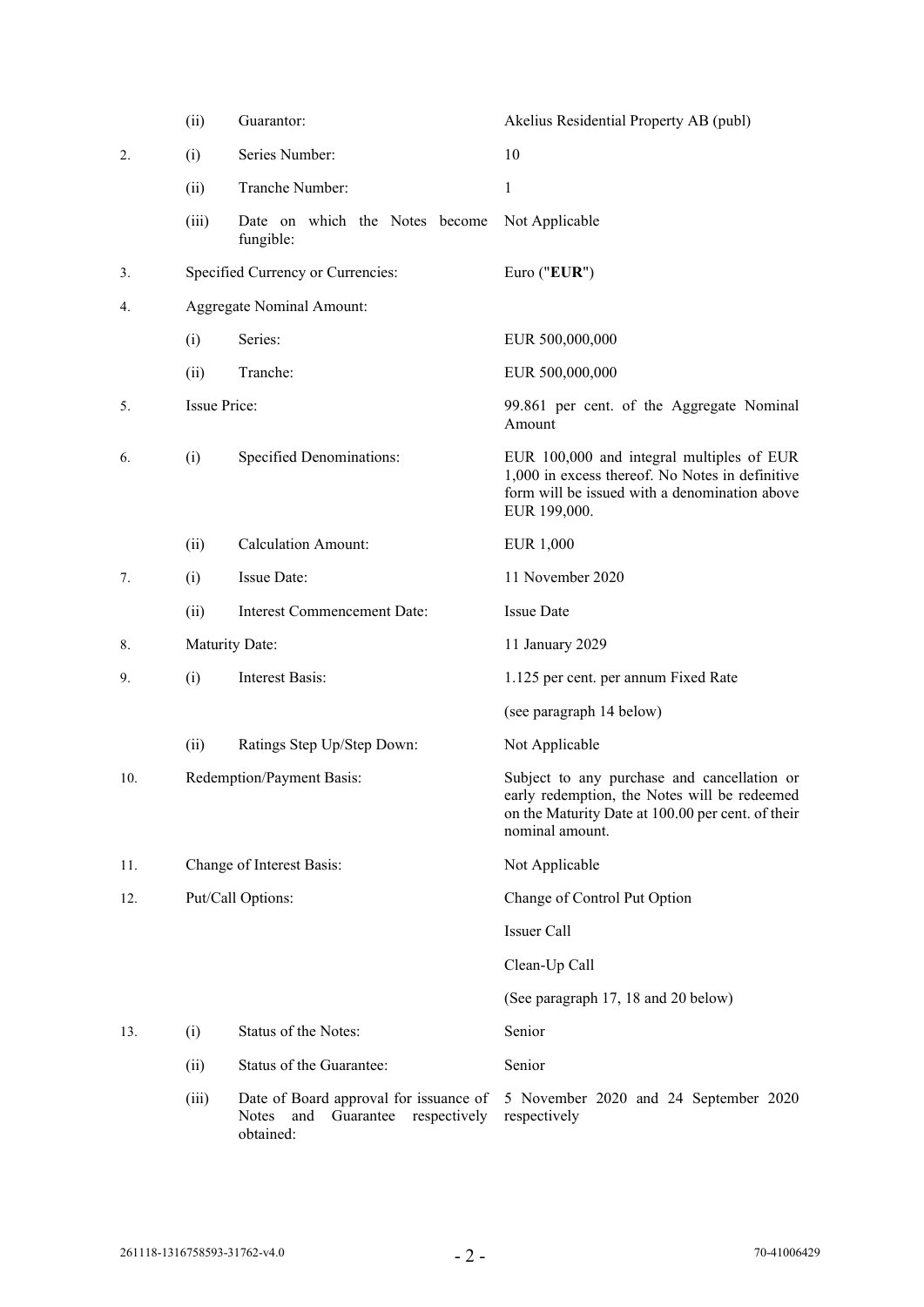# **PROVISIONS RELATING TO INTEREST (IF ANY) PAYABLE**

| 14.                               |                    |                                                                                                                             | <b>Fixed Rate Note Provisions</b>    | Applicable                                                                                                                                             |  |
|-----------------------------------|--------------------|-----------------------------------------------------------------------------------------------------------------------------|--------------------------------------|--------------------------------------------------------------------------------------------------------------------------------------------------------|--|
|                                   | (i)                | Rate of Interest:<br>Interest Payment Date(s):<br>Fixed Coupon Amount:                                                      |                                      | 1.125 per cent. per annum payable in arrear on<br>each Interest Payment Date                                                                           |  |
|                                   | (ii)               |                                                                                                                             |                                      | 11 January in each year commencing on 11<br>January 2021 (the "First Interest Payment<br>Date")                                                        |  |
|                                   | (iii)              |                                                                                                                             |                                      | EUR 11.25 per Calculation Amount payable on<br>each Interest Payment Date other than the First<br>Interest Payment Date.                               |  |
|                                   | (iv)               |                                                                                                                             | Broken Amount(s):                    | EUR 1.875 per Calculation Amount will be<br>payable on the First Interest Payment Date.                                                                |  |
|                                   | (v)                |                                                                                                                             | Day Count Fraction:                  | Actual/Actual (ICMA)                                                                                                                                   |  |
| 15.                               |                    |                                                                                                                             | <b>Floating Rate Note Provisions</b> | Not Applicable                                                                                                                                         |  |
| 16.                               |                    |                                                                                                                             | <b>Zero Coupon Note Provisions</b>   | Not Applicable                                                                                                                                         |  |
| PROVISIONS RELATING TO REDEMPTION |                    |                                                                                                                             |                                      |                                                                                                                                                        |  |
| 17.                               | <b>Call Option</b> |                                                                                                                             |                                      | Applicable                                                                                                                                             |  |
|                                   | (i)                | Optional Redemption Date(s) (Call):<br>Par Call Commencement Date:<br>Optional Redemption Amount(s) (Call)<br>of each Note: |                                      | At any time following the expiry of the notice<br>period set out in the Conditions                                                                     |  |
|                                   | (ii)               |                                                                                                                             |                                      | 11 October 2028                                                                                                                                        |  |
|                                   | (iii)              |                                                                                                                             |                                      | If the Optional Redemption Date (Call) is dated<br>before the Par Call Commencement Date: the<br>Non-Sterling<br>Make<br>Whole<br>Redemption<br>Amount |  |
|                                   |                    |                                                                                                                             |                                      | If the Optional Redemption Date (Call) is dated<br>on or after the Par Call Commencement Date:<br>EUR 1,000 per Calculation Amount                     |  |
|                                   |                    | (a)                                                                                                                         | Reference Bond:                      | 0.250% due<br>15<br><b>DBR</b><br>2028<br>August<br>(DE0001102457)                                                                                     |  |
|                                   |                    | (b)                                                                                                                         | Quotation Time                       | 11:00 a.m. CET                                                                                                                                         |  |
|                                   |                    | (c)                                                                                                                         | Redemption Margin:                   | 0.30 per cent.                                                                                                                                         |  |
|                                   |                    | (d)                                                                                                                         | Reference Date:                      | As per the Conditions                                                                                                                                  |  |
|                                   | (v)                | If redeemable in part:                                                                                                      |                                      | Not Applicable                                                                                                                                         |  |
|                                   | (vi)               | Notice period:                                                                                                              |                                      | As per the Conditions                                                                                                                                  |  |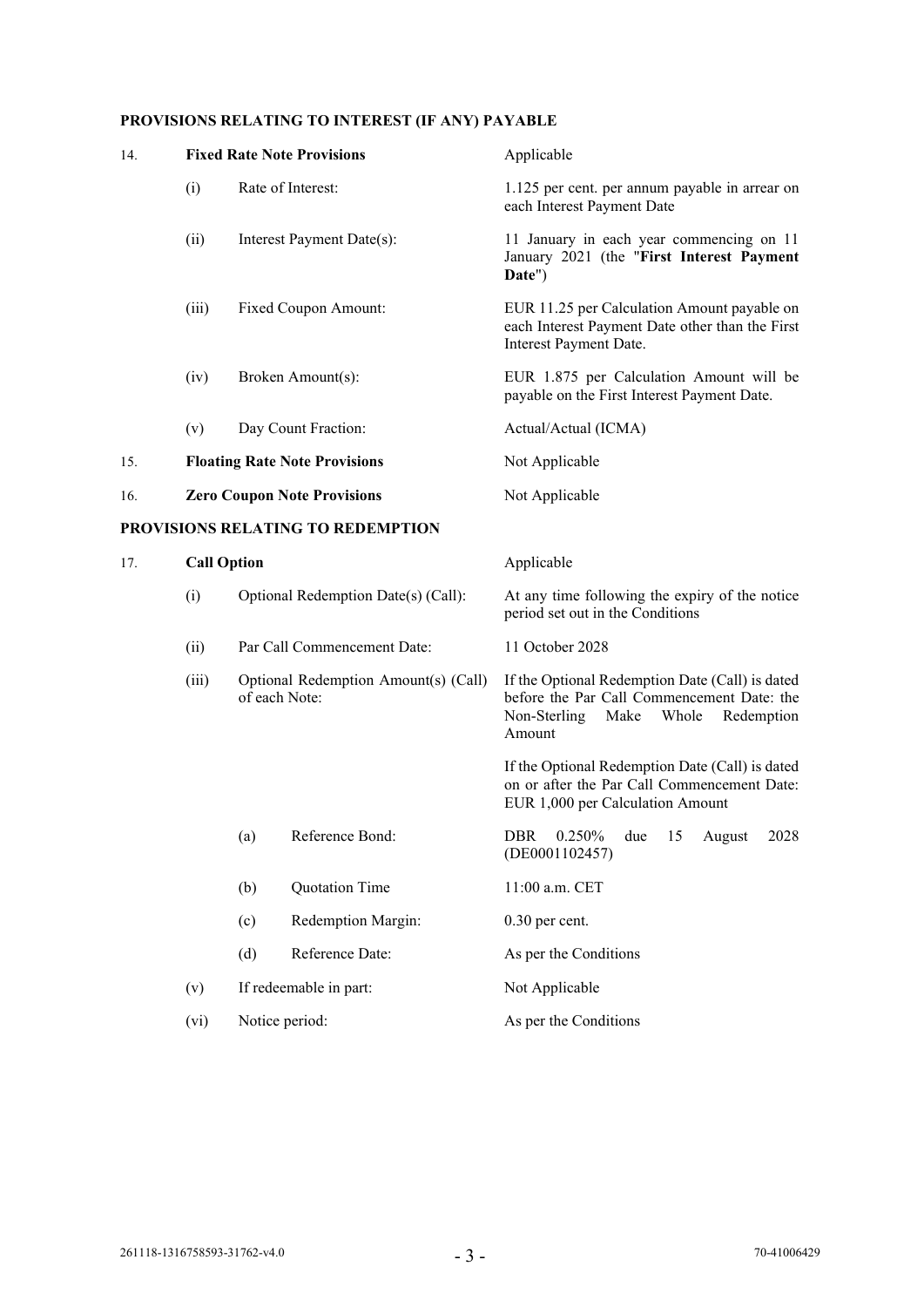| 18. |                       | <b>Clean-up Call Option</b>                       | Applicable                                                                                                                                                                                                                 |  |
|-----|-----------------------|---------------------------------------------------|----------------------------------------------------------------------------------------------------------------------------------------------------------------------------------------------------------------------------|--|
|     | (i)                   | Clean-up Call Redemption Amount:                  | EUR 1,000 per Calculation Amount                                                                                                                                                                                           |  |
|     | (ii)                  | Notice Period:                                    | As per the Conditions                                                                                                                                                                                                      |  |
| 19. | <b>Put Option</b>     |                                                   | Not Applicable                                                                                                                                                                                                             |  |
| 20. |                       | <b>Change of Control Put Option:</b>              | Applicable                                                                                                                                                                                                                 |  |
|     | (i)                   | Change of Control Put Period                      | As per the Conditions                                                                                                                                                                                                      |  |
| 21. |                       | <b>Final Redemption Amount of each Note</b>       | EUR 1,000 per Calculation Amount                                                                                                                                                                                           |  |
| 22. |                       | <b>Early Redemption Amount (Tax)</b>              | EUR 1,000 per Calculation Amount                                                                                                                                                                                           |  |
| 23. |                       | <b>Early Termination Amount</b>                   | EUR 1,000 per Calculation Amount                                                                                                                                                                                           |  |
|     |                       | <b>GENERAL PROVISIONS APPLICABLE TO THE NOTES</b> |                                                                                                                                                                                                                            |  |
| 24. | <b>Form of Notes:</b> |                                                   | <b>Bearer Notes:</b>                                                                                                                                                                                                       |  |
|     |                       |                                                   | Temporary Global Note exchangeable for a<br>Permanent Global Note which is exchangeable<br>for<br>Definitive<br>the<br><b>Notes</b><br>$\mathbf{in}$<br>limited<br>circumstances specified in the Permanent<br>Global Note |  |
| 25. |                       | New Global Note:                                  | Yes                                                                                                                                                                                                                        |  |
|     |                       |                                                   |                                                                                                                                                                                                                            |  |

- 26. Additional Financial Centre(s) or other special Not Applicable provisions relating to payment dates:
- 27. Talons for future Coupons to be attached to No Definitive Notes (and dates on which such Talons mature):
- 28. Prohibition of Sales to EEA and UK Retail Investors: Applicable
- 29. Relevant Benchmark: Not Applicable

**SIGNED** on behalf of Akelius Residential Property Financing B.V.:

By:  $\mathcal{L}$ Duly authorised Jónas Rogberg Director of the board Leiv Synnes

**SIGNED** on behalf of Akelius Residential Property AB (publ) (as Guarantor)

By: ........................................................................... Duly authorised Jónas Rogberg General Counsel Leiv Synnes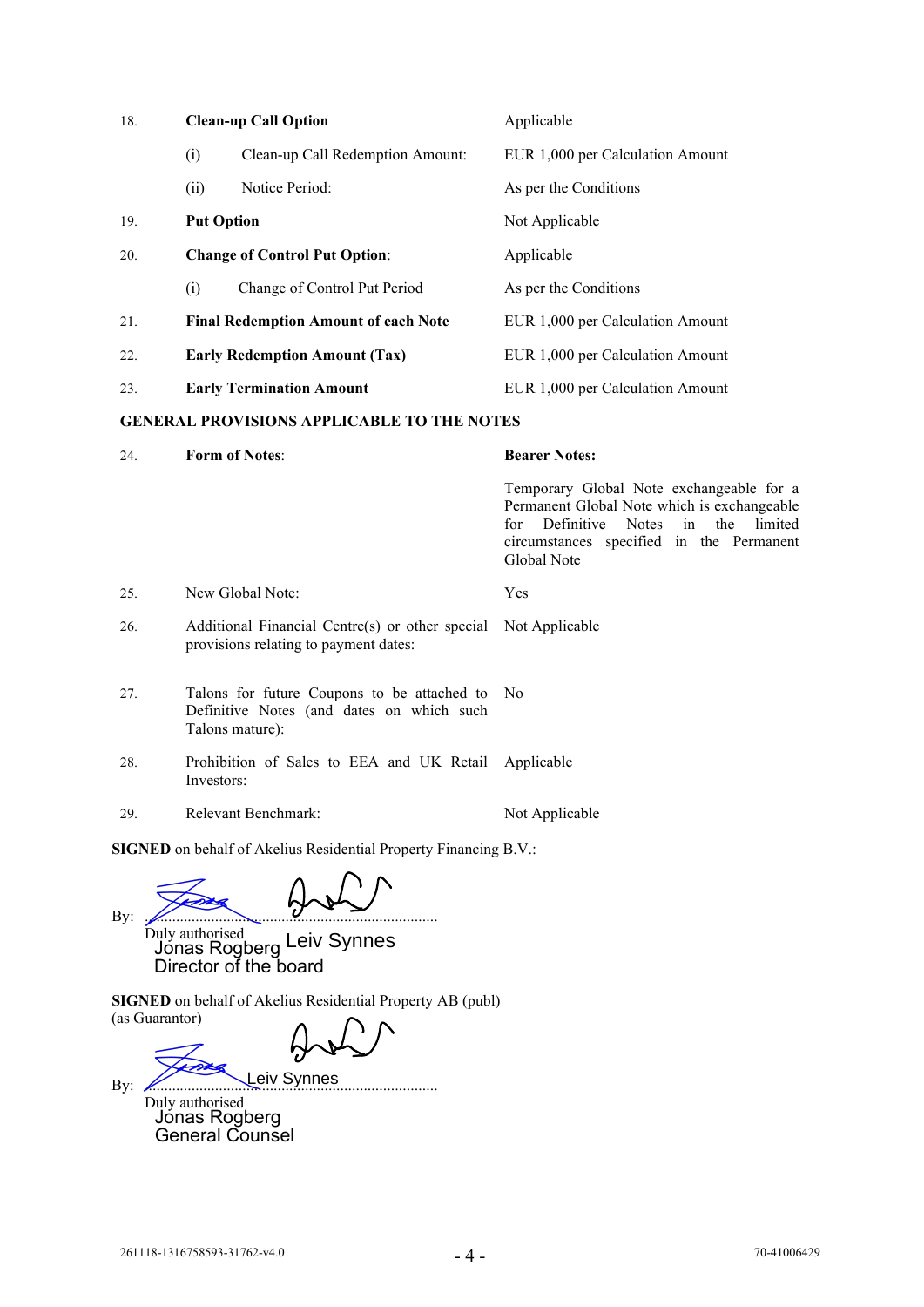## **PART B – OTHER INFORMATION**

# 1. **LISTING AND ADMISSION TO TRADING**

|    | $\left( 1\right)$ | Listing:                                                                 | Ireland                                                                                                                                                                                                                            |
|----|-------------------|--------------------------------------------------------------------------|------------------------------------------------------------------------------------------------------------------------------------------------------------------------------------------------------------------------------------|
|    | (ii)              | Admission to Trading:                                                    | Application has been made by the Issuer (or on<br>its behalf) for the Notes to be admitted to trading<br>on the regulated market of the Irish Stock<br>Exchange plc trading as Euronext Dublin with<br>effect from the Issue Date. |
|    | (iii)             | Estimate of total expenses related to EUR 1,000<br>admission to trading: |                                                                                                                                                                                                                                    |
| 2. | <b>RATINGS</b>    |                                                                          | The Notes to be issued are expected to be rated:                                                                                                                                                                                   |

Ratings: S&P Global Ratings Europe Limited: BBB

S&P Global Ratings Europe Limited is established in the EEA and registered under Regulation (EU) No 1060/2009, as amended (the "**CRA Regulation**").

S&P has, in its August 2020 publication "S&P Global Ratings Definitions" described a rating of "BBB" in the following terms: "An obligation rated 'BBB' exhibits adequate protection parameters. However, adverse economic conditions or changing circumstances are more likely to weaken the obligor's capacity to meet its financial commitments on the obligation."

the Notes will be recognised as eligible

## 3. **INTERESTS OF NATURAL AND LEGAL PERSONS INVOLVED IN THE ISSUE/OFFER**

Save for any fees payable to the Managers, so far as the Issuer is aware, no person involved in the offer of the Notes has an interest material to the offer. The Managers and their affiliates have engaged, and may in the future engage, in investment banking and/or commercial banking transactions with, and may perform other services for, the Issuer and the Guarantor and their affiliates in the ordinary course of business.

## 4. **YIELD**

|    | Indication of yield:                                                            | 1.143 per cent. per annum                                                                                                                                                                       |  |  |  |
|----|---------------------------------------------------------------------------------|-------------------------------------------------------------------------------------------------------------------------------------------------------------------------------------------------|--|--|--|
| 5. | <b>OPERATIONAL INFORMATION</b>                                                  |                                                                                                                                                                                                 |  |  |  |
|    | ISIN:                                                                           | XS2251233651                                                                                                                                                                                    |  |  |  |
|    | Common Code:                                                                    | 225123365                                                                                                                                                                                       |  |  |  |
|    | Delivery:                                                                       | Delivery against payment                                                                                                                                                                        |  |  |  |
|    | Names and addresses of additional Paying Not Applicable<br>Agent(s) $(if any):$ |                                                                                                                                                                                                 |  |  |  |
|    | Intended to be held in a manner which would<br>allow Eurosystem eligibility:    | Yes. Note that the designation "yes" simply<br>means that the Notes are intended upon issue to<br>be deposited with one of the ICSDs as common<br>safekeeper and does not necessarily mean that |  |  |  |